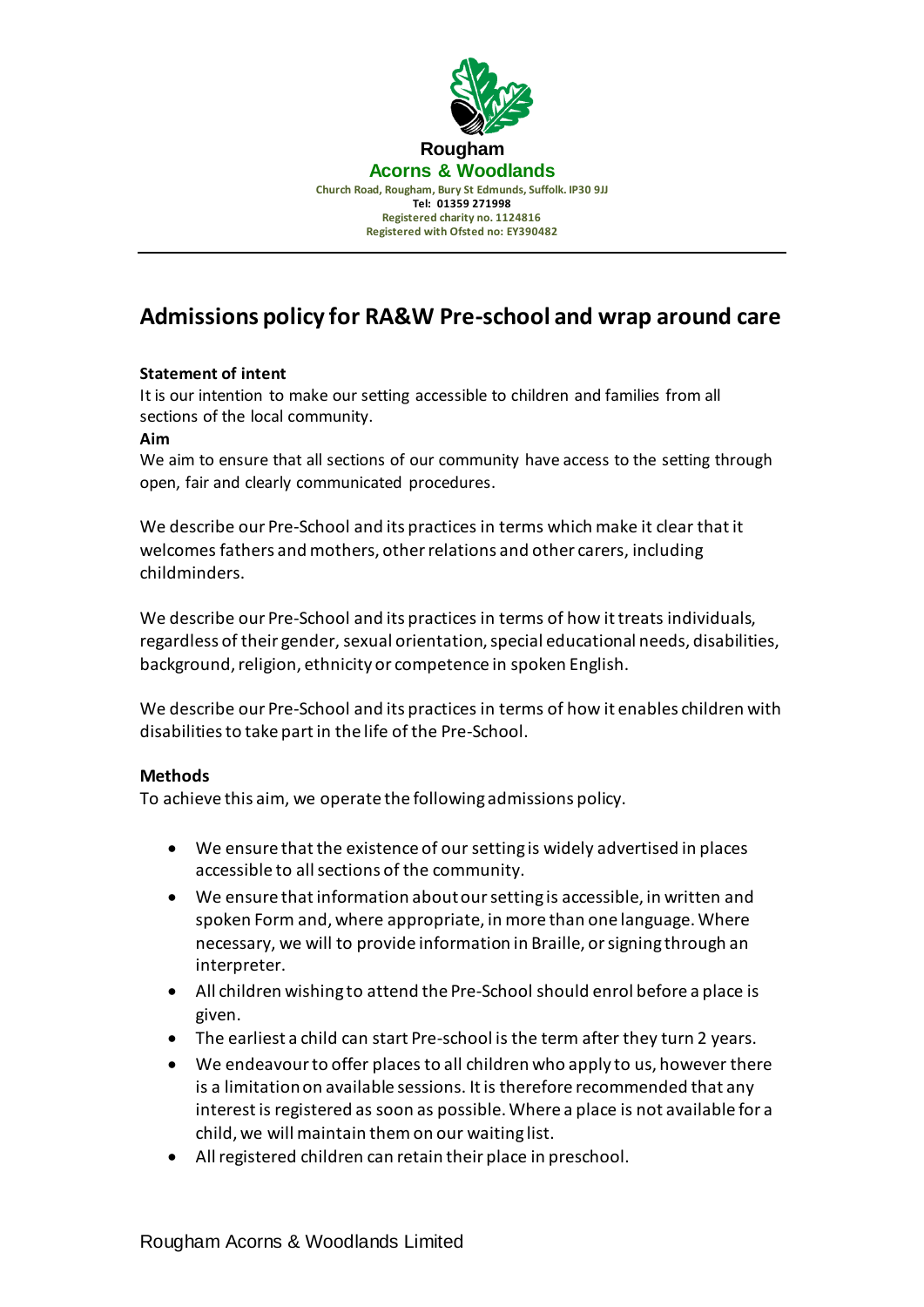

- If we cannot offer 15-30 hours to a funded child because we do not have the spaces, (any 15-30 hours in the pre-school week, and not just the hours requested), then a waiting list will be created on a first come first serve basis. We describe our setting and its practices in terms of how it enables children and/or parents with disabilities to take part in the setting.
- We monitor the gender and ethnic background of children joining the group to ensure that our intake is representative of social diversity.
- We make our equal opportunities policy well known.
- We consult with families about opening times of the setting to ensure we accommodate a broad range of family needs.
- All Children can access wrap around care provided by Rougham Acorns and; Woodlands; this ensures that we accommodate a broad range of family needs.
- We are flexible about attendance patterns to accommodate the needs of individual children and families, providing these do not disrupt the pattern of continuity in the setting that provides stability for all the children. If a child is going to be absent we do require parents to phone in and let us know. If a child is absent for 2 sessions in a row and we have not heard from the family, we will telephone to see if everything is ok. This is in line with Early years requirements.

## **2 year old funding**

If you have a 2 year old child you may be entitled to 15 hours of free childcare per week during school term time.

Your child is eligible if you receive any of the following:

- Income Support
- Income-based Jobseeker's Allowance
- Income-related Employment Support Allowance
- Support through Part 6 of the Immigration and Asylum Act 1999
- The guaranteed element of State Pension Credit
- Child Tax Credit and /or Working Tax Credit and earn no more than £16,190 per year

• The Working Tax Credit 4-week run on (the payment you get when you stop qualifying for Working Tax Credit). Or if your child:

- Has left care through Special Guardianship, or through an Adoption, Residence or Child Arrangements Order
- Is a Looked After Child (LAC)
- Has a current statement of Special Educational Needs (SEN) or an Education, Health and Care Plan
- Receives Disability Living Allowance.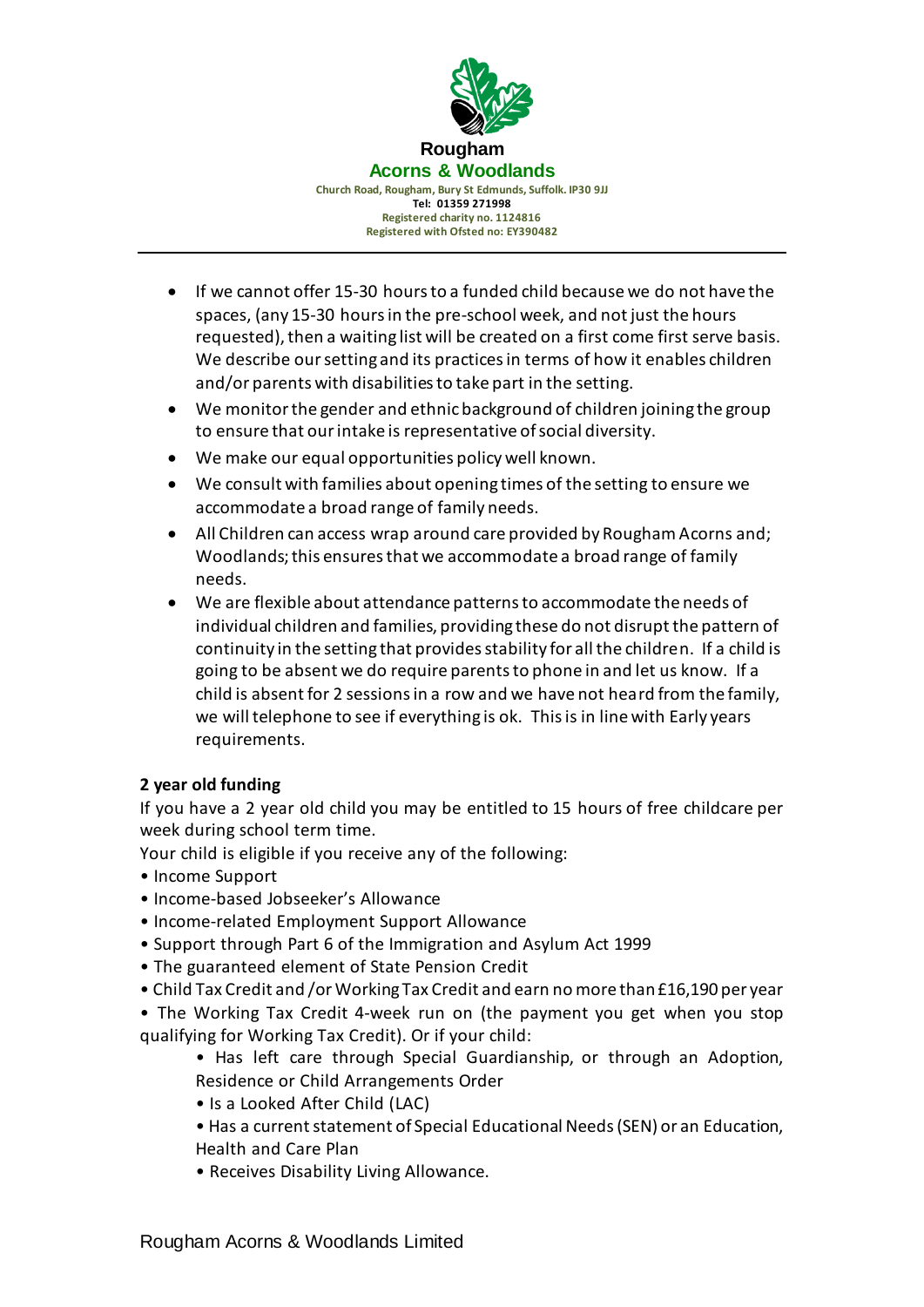

Children who are eligible can receive their free childcare from the beginning of the term after their second birthday.

## **30 Hour Offer (for children aged 3&4)**

From September 2017, **all** 3 and 4 year olds will continue to be entitled to the universal offer of 15 hours funded early years education, each week for 38 weeks of the year. The process for claiming this remains the same: Rougham Acorns & Woodlands (RA&W) will provide you with a Parent Authorisation Form (PAF) to complete and return to us and then we, as the Provider, will make a claim on your behalf to Suffolk County Council. It is imperative that you correctly complete the form and return it to us (with any required original identification) on or before the date shown on the accompanying letter. If your form is late and/or incorrect and misses the submission deadline, we are unable to claim your funded hours and will charge you directly for your sessions at RA&W's usual rates.

In addition to the universal 15 hours, eligible working families of 3 and 4 year olds will also be able to claim a further 15 hours care each week, for 38 weeks of the year. To check your eligibility, you should visit [www.childcarechoices.gov.uk.](http://www.childcarechoices.gov.uk/) If you are eligible, you will be provided with an 11 digit code from the HMRC. This eligibility check MUST be done before the end of the existing term (i.e.,  $31^{st}$  December for the Spring Term) so that it can be validated. **Please note that even if you are eligible for 30 funded hours, sessions are subject to availability and whilst we will do our utmost to accommodate your requirements, it may not always be possible to do so.**

Your claim is made via RA&W using the same PAF and system used for the universal 15-hour offer. In addition, you will need to complete a consent form giving RA&W permission to validate your code.

Parents are then required to re-confirm their eligibility through their Childcare Choices account every 3 months and confirm this with RA&W in the term prior to that in which they wish their additional entitlement to continue i.e. check eligibility in November/December to be able to claim in the Spring Term (January).

If a child's parent(s) cease to meet the eligibility criteria, then the child will enter a 'Grace Period'. A child who drops out of eligibility in the first half of a term remains eligible until the end of that term. If they drop out of eligibility in the second half of the term they remain eligible until the end of the next term. See table below: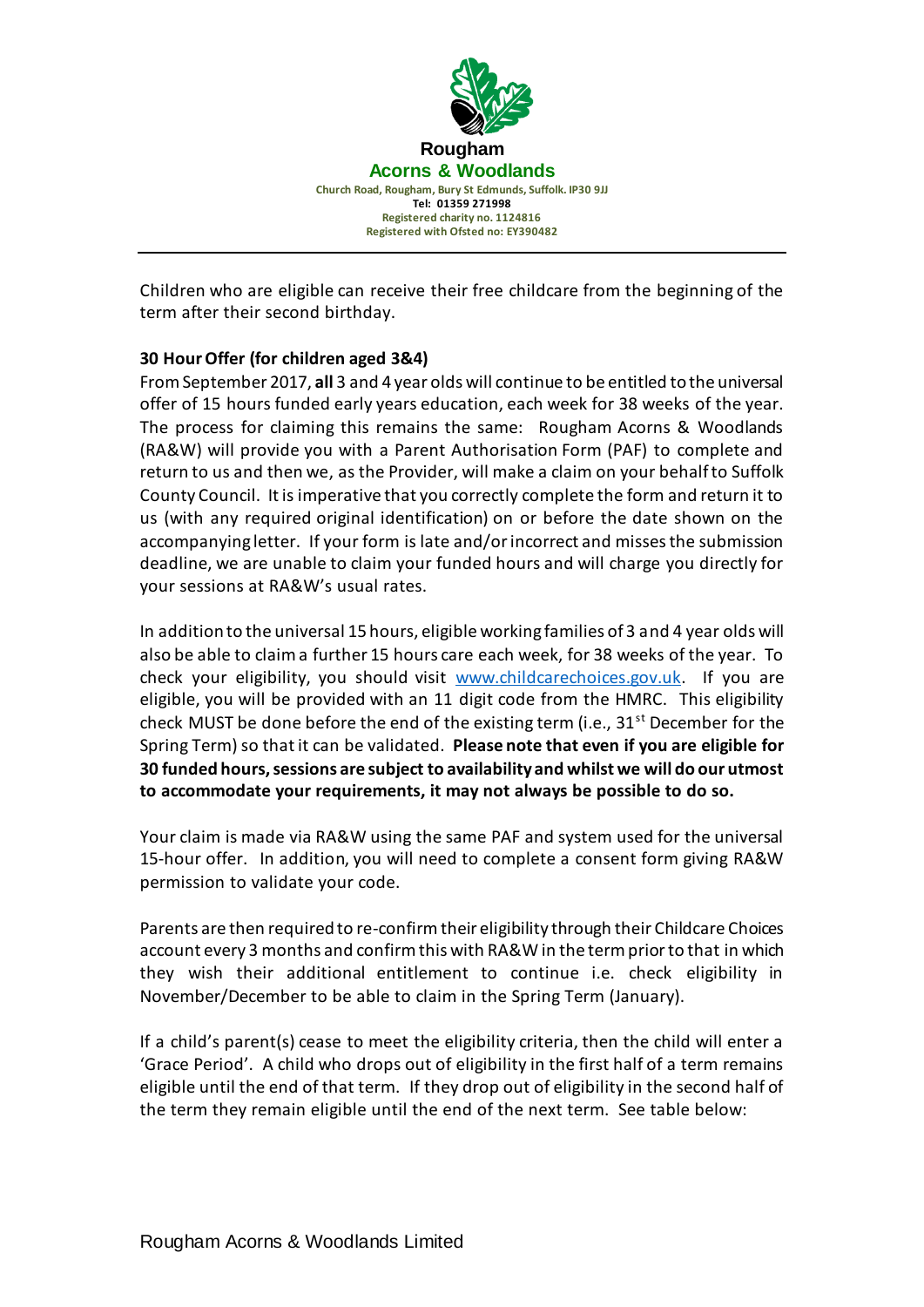

**Date parent receives INELIGIBLE decision on reconfirmation Grace Period End Date** 1 January – 10 February 31 March 11 February – 31 March | 31 August 1 April – 26 May 31 August  $27$  May  $-31$  August  $\vert$  31 December 1 September – 21 October | 31 December 22 October – 31 December | 31 March

## **Tax Free Childcare Account**

Tax Free Childcare is an online payment account, topped up by the Government, which parents use solely to pay their childcare costs. For every £8 that families pay in, the Government will make a top-up payment of £2, up to a maximum of £2000 per child per year (or £4000 for disabled children).

Tax Free Childcare will be available for children under 12 years old (under 17 years old for disabled children) and can be used to contribute towards your childcare costs here at RA&W including breakfast club and after school club. To be eligible, parents must be in work (including self – employment) and each earning at least £120 per week and not more than £100,000 per year. This offer is being introduced to parents with the youngest children first and gradually rolled out so that all parents will be able to apply by the end of 2017.

Visit [www.childcarechoices.gov.uk](http://www.childcarechoices.gov.uk/) to check your eligibility and set up your account. RA&W have already signed up to be able to receive payments from Tax-Free Childcare accounts and you can find our details by entering our postcode (IP30 9JJ) or our OfSTED registration number – EY390482, when online.

### **Early Years Pupil Premium**

Early Years Pupil Premium (EYPP) has been available since April 2015 and allows RA&W to claim up to £300 extra each year for eligible 3 and 4 year olds. This extra money makes a big difference and helps us to further support the learning and development of your child by purchasing specific resources, facilitating staff training and providing 1:1 support amongst other things.

The eligibility criteria for EYPP is below – if you think you qualify, please indicate this on your Parent Authorisation Form (PAF) by completing the relevant section and we will check your eligibility.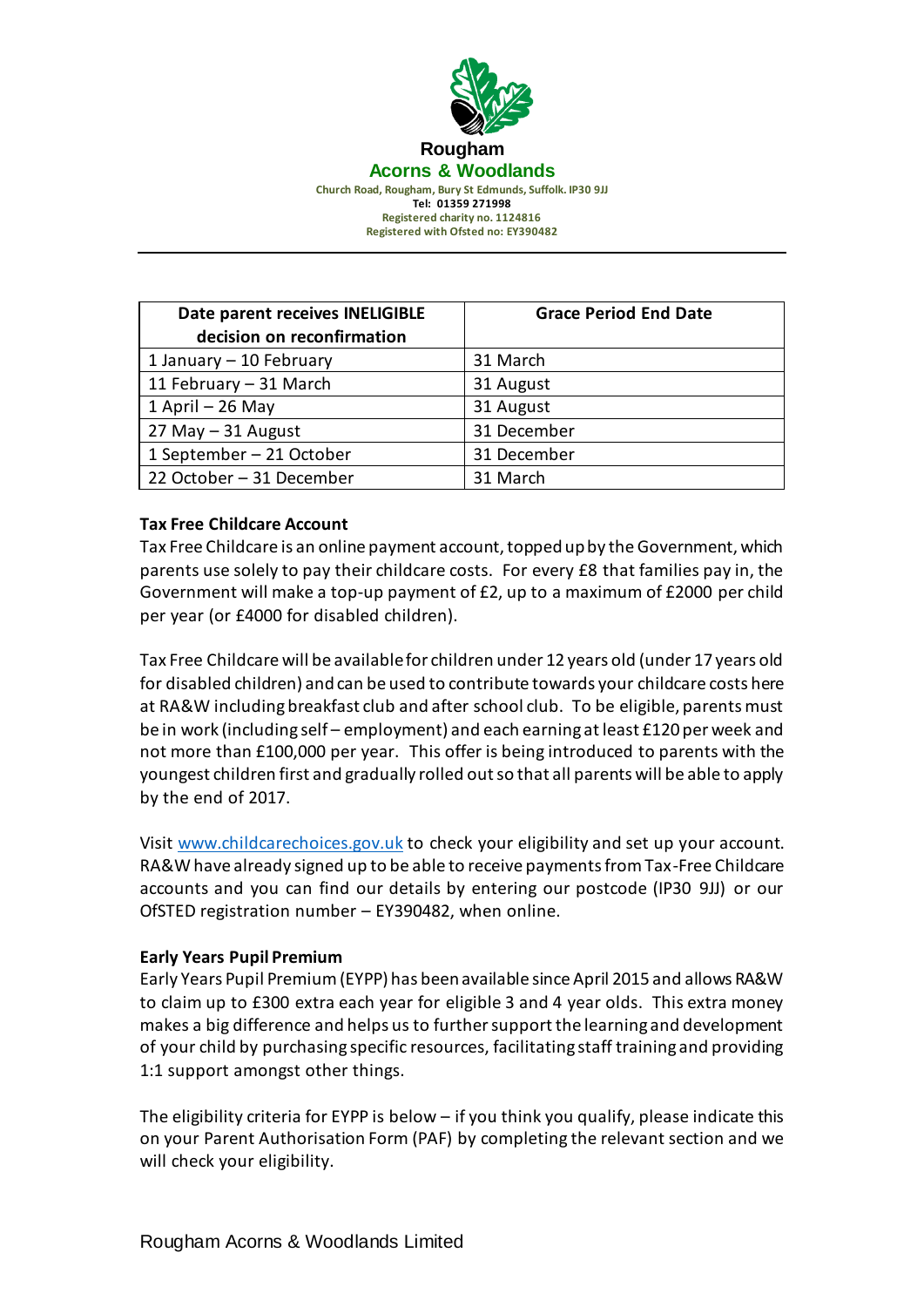

# **Eligibility Criteria for Early Years Pupil Premium:**

**If your family receives one or more of the following benefits:**

- Income Support
- Income Based Job Seekers Allowance
- Income related Employment and Support Allowance
- Support under Part VI of the Immigration and Asylum Act 1999
- The guaranteed element of State Pension Credit
- Child Tax Credit and **do not** receive Working Tax Credit and have an annual gross income less than £16,190
- Working Tax Credit 'run-on', paid for 4 weeks after a family stops qualifying for Working Tax Credit
- Universal Credit

### **If your child:**

- has been looked after by the local authority for 1 day or more
- is adopted from care
- has left care through special guardianship
- is subject to a child arrangement order (formerly residence and contact order)

*\*Please note this funding is linked to your child's free early education only so cannot be used to reduce any childcare fees you might pay us.*

## **Disability Access Fund**

There is additional annual funding available from the Disability Access Fund for **children** in receipt of Disability Living Allowance. This money helps RA&W to enhance the support they are able to offer children with Special Educational Needs & Disability. Please speak to a member of staff if this applies to your child.